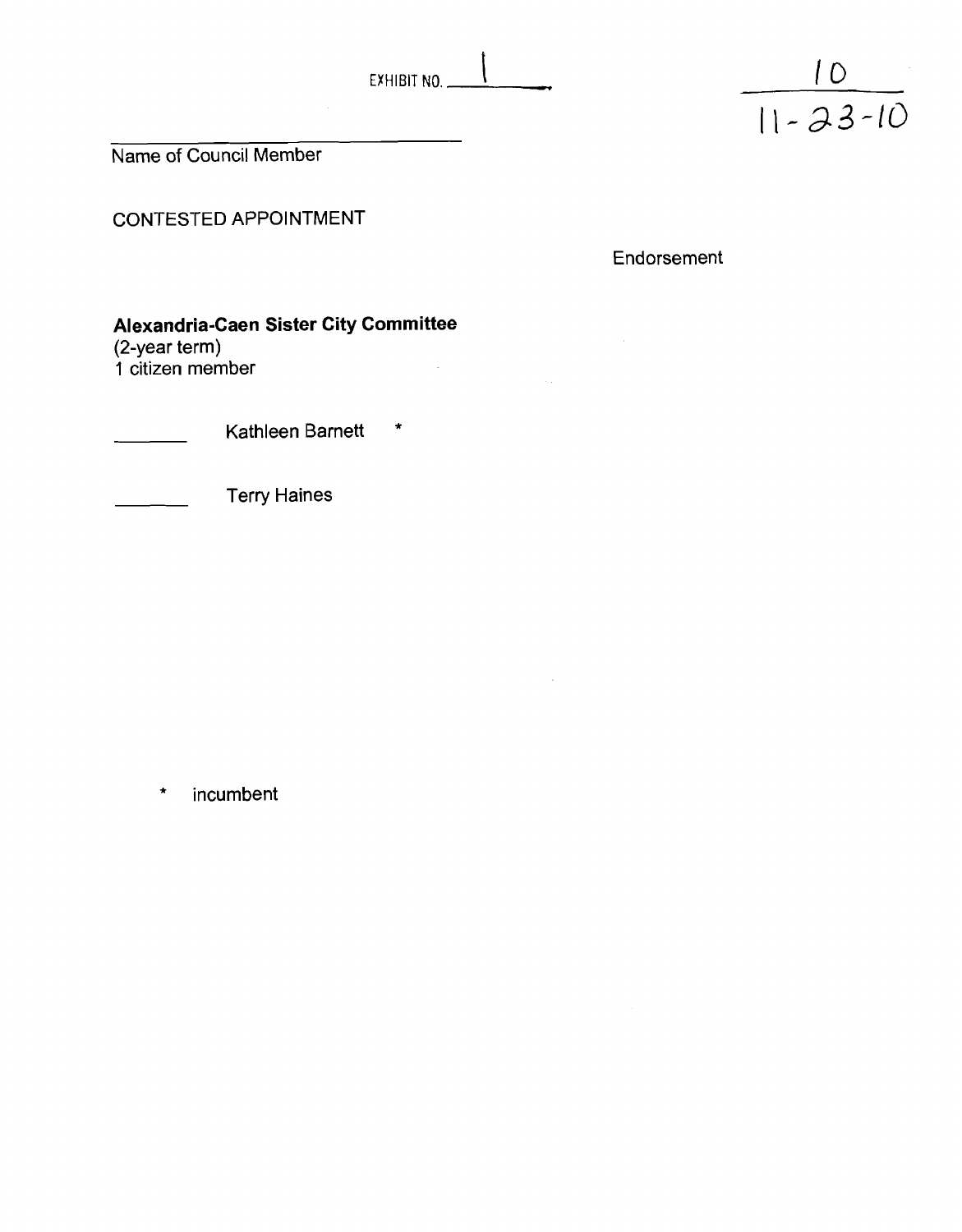Cuty Atterney

Item  $#10$ 

Name of Council Member

CONTESTED APPOINTMENT

Endorsement

#### **Alexandria-Caen Sister City Committee**

(2-year term) **1** citizen member



6 Kathleen Barnett \* Pepper, Euille, Denley, Krapicke



 $\varnothing$  Terry Haines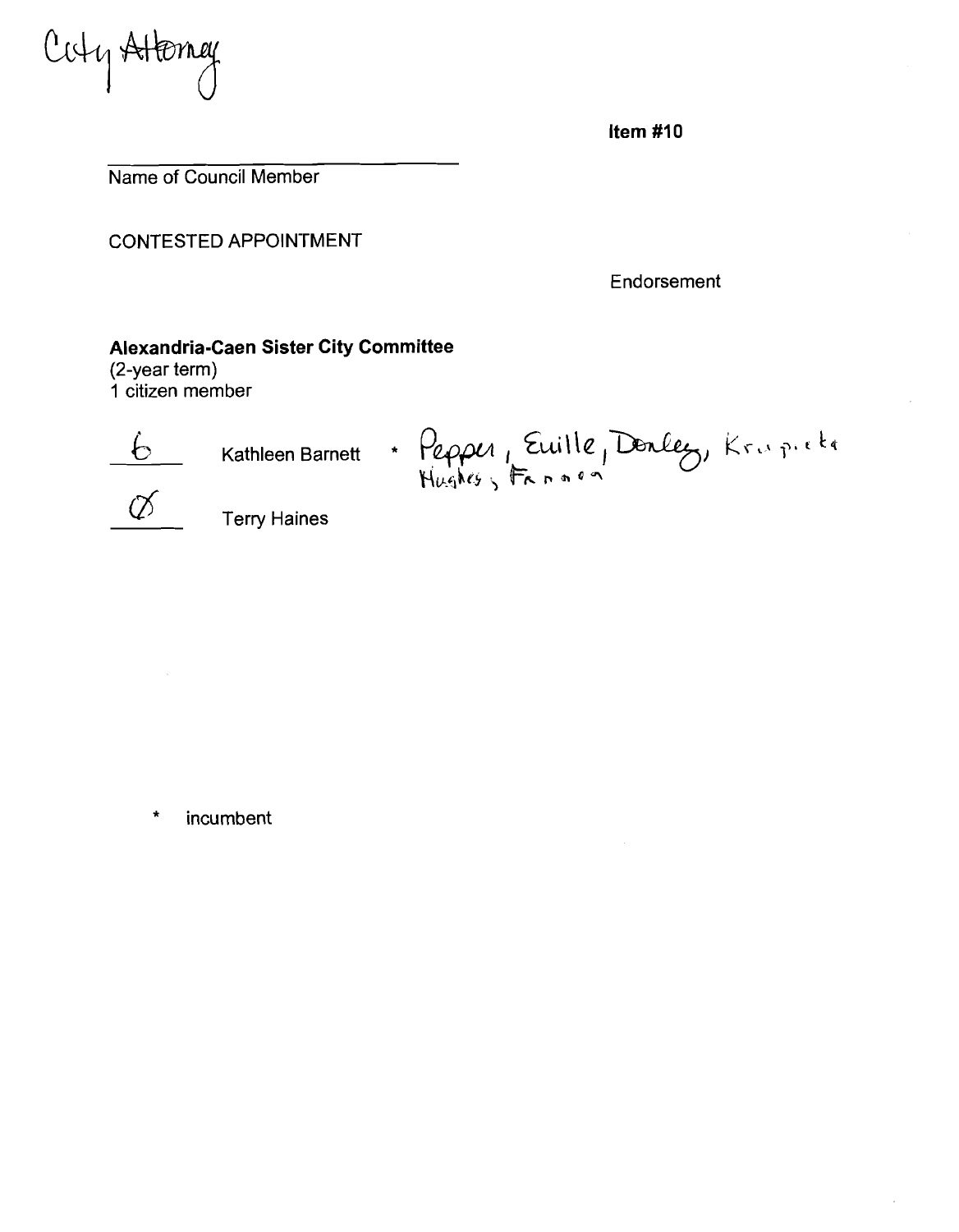$EULU$ 

Item #10

Name of Council Member

### CONTESTED APPOINTMENT

Endorsement

# **Alexandria-Caen Sister City Committee**

(2-year term) **1** citizen member



 $X_{\underline{\hspace{1cm}}}$  Kathleen Barnett \*

Terry Haines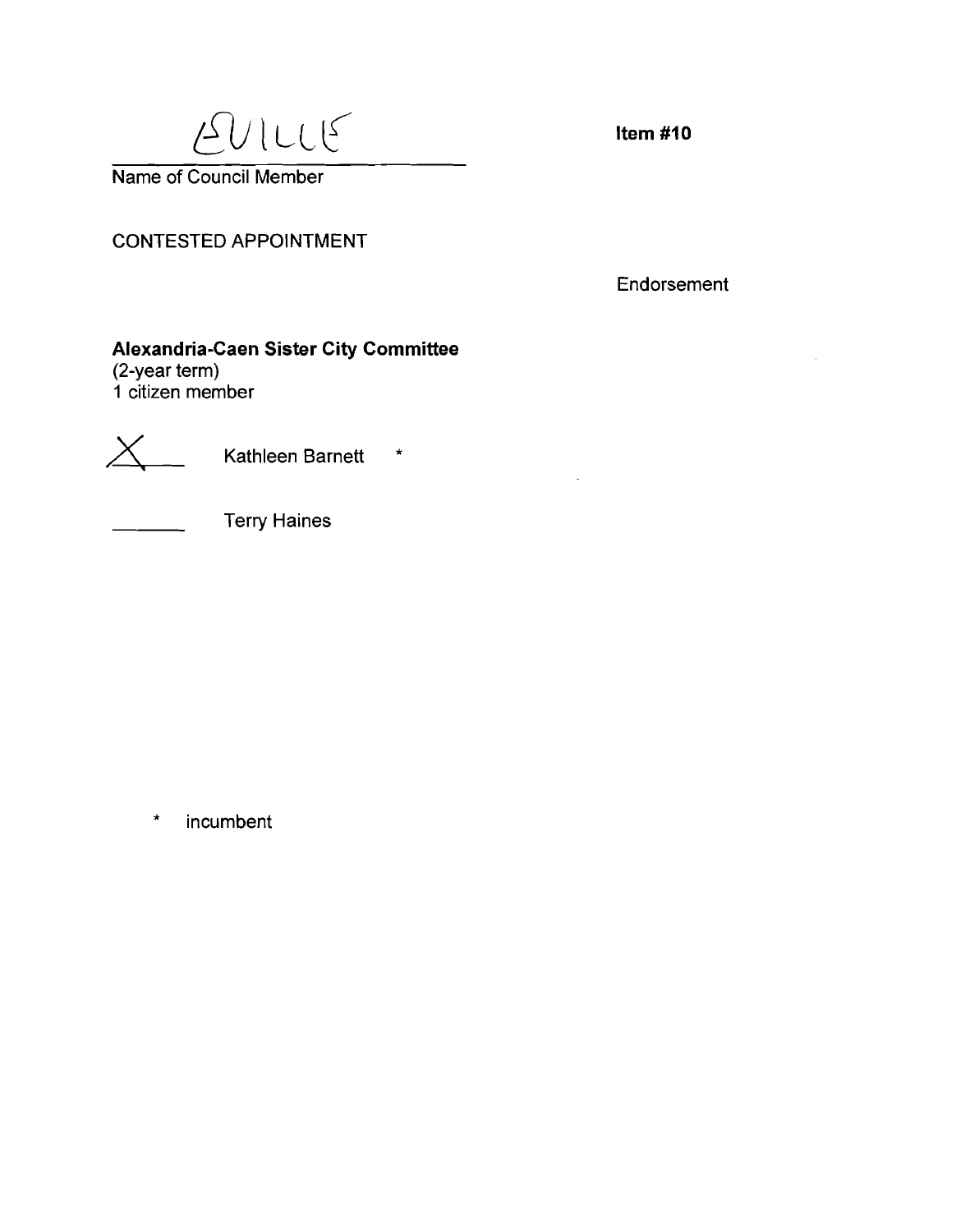$Dom$ ley Name of Council Member

## CONTESTED APPOINTMENT

Endorsement

### **Alexandria-Caen Sister City Committee**

(2-year term) 1 citizen member

 $\overline{\smash{\big)}\,}$  Kathleen Barnett  $\quad$ \*

Terry Haines

\* incumbent

Item  $#10$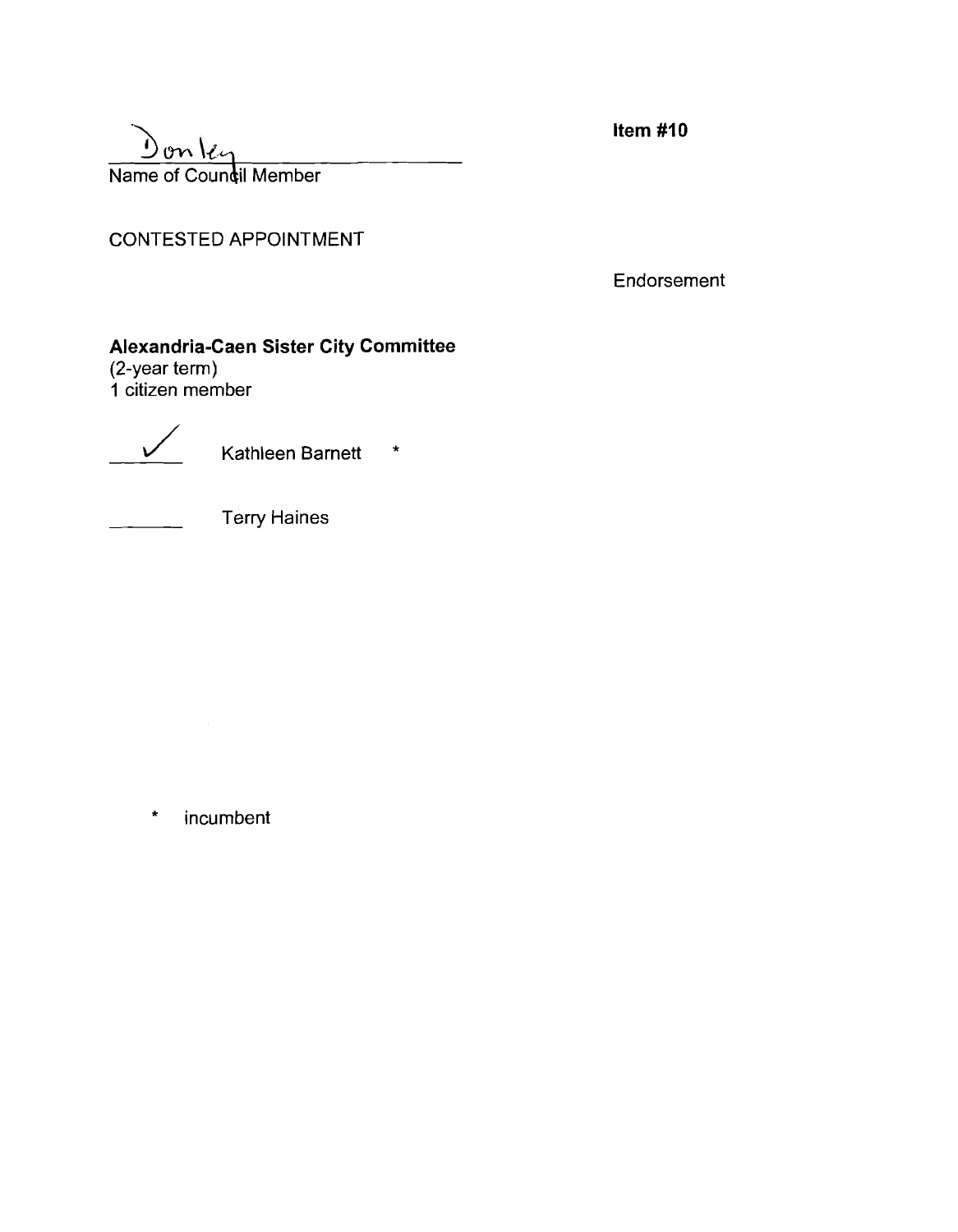EXHIBIT NO.  $\qquad$ Councilmen Tannon

Name of Council Member

# $\frac{10}{11 - 23 - 10}$

### CONTESTED APPOINTMENT

Endorsement

**Alexandria-Caen Sister City Committee** 

(2-year term) **1** citizen member



Kathleen Barnett \*

 $\label{eq:2.1} \begin{split} \mathcal{L}_{\text{max}}(\mathbf{r}) & = \mathcal{L}_{\text{max}}(\mathbf{r}) \\ \mathcal{L}_{\text{max}}(\mathbf{r}) & = \mathcal{L}_{\text{max}}(\mathbf{r}) \\ \mathcal{L}_{\text{max}}(\mathbf{r}) & = \mathcal{L}_{\text{max}}(\mathbf{r}) \\ \mathcal{L}_{\text{max}}(\mathbf{r}) & = \mathcal{L}_{\text{max}}(\mathbf{r}) \\ \mathcal{L}_{\text{max}}(\mathbf{r}) & = \mathcal{L}_{\text{max}}(\mathbf{r}) \\ \mathcal{L}_{\text{max}}(\mathbf{r}) & = \math$ 

Terry Haines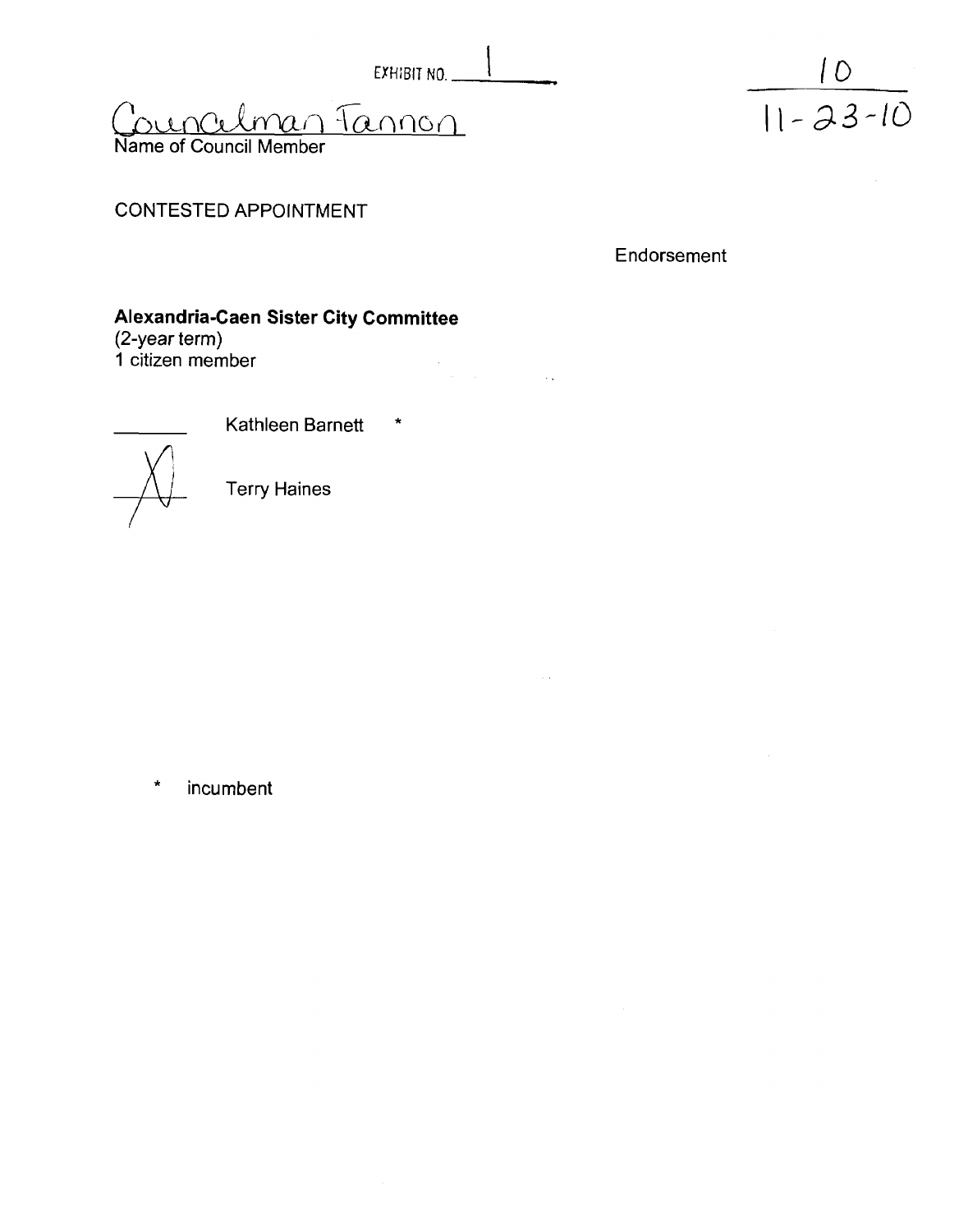EXHIBIT NO.  $-$ 

<u>incelaroman</u> Hug Name of Council Member



CONTESTED APPOINTMENT

Endorsement

 $\sim 100$ 

## **Alexandria-Caen Sister City Committee**

(2-year term) **1** citizen member

Kathleen Barnett \*

Terry Haines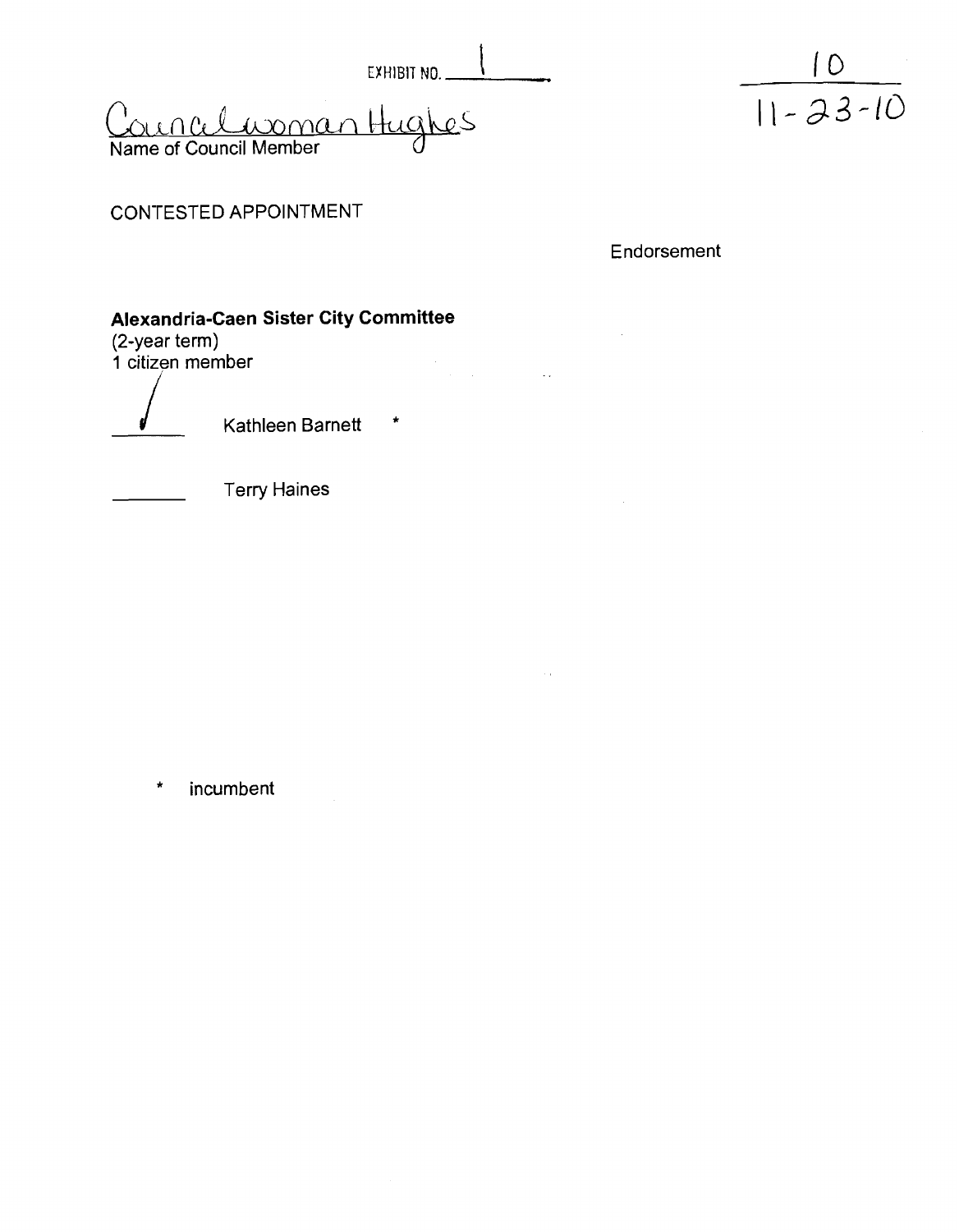$EXHIBIT NO.$ ouralman Krupicka

 $\frac{10}{11 - 23 - 10}$ 

Name of Council Member

### CONTESTED APPOINTMENT

Endorsement

# **Alexandria-Caen Sister City Committee**

(2-year term) **I** citizen member

Kathleen Barnett \*

Terry Haines

incumbent